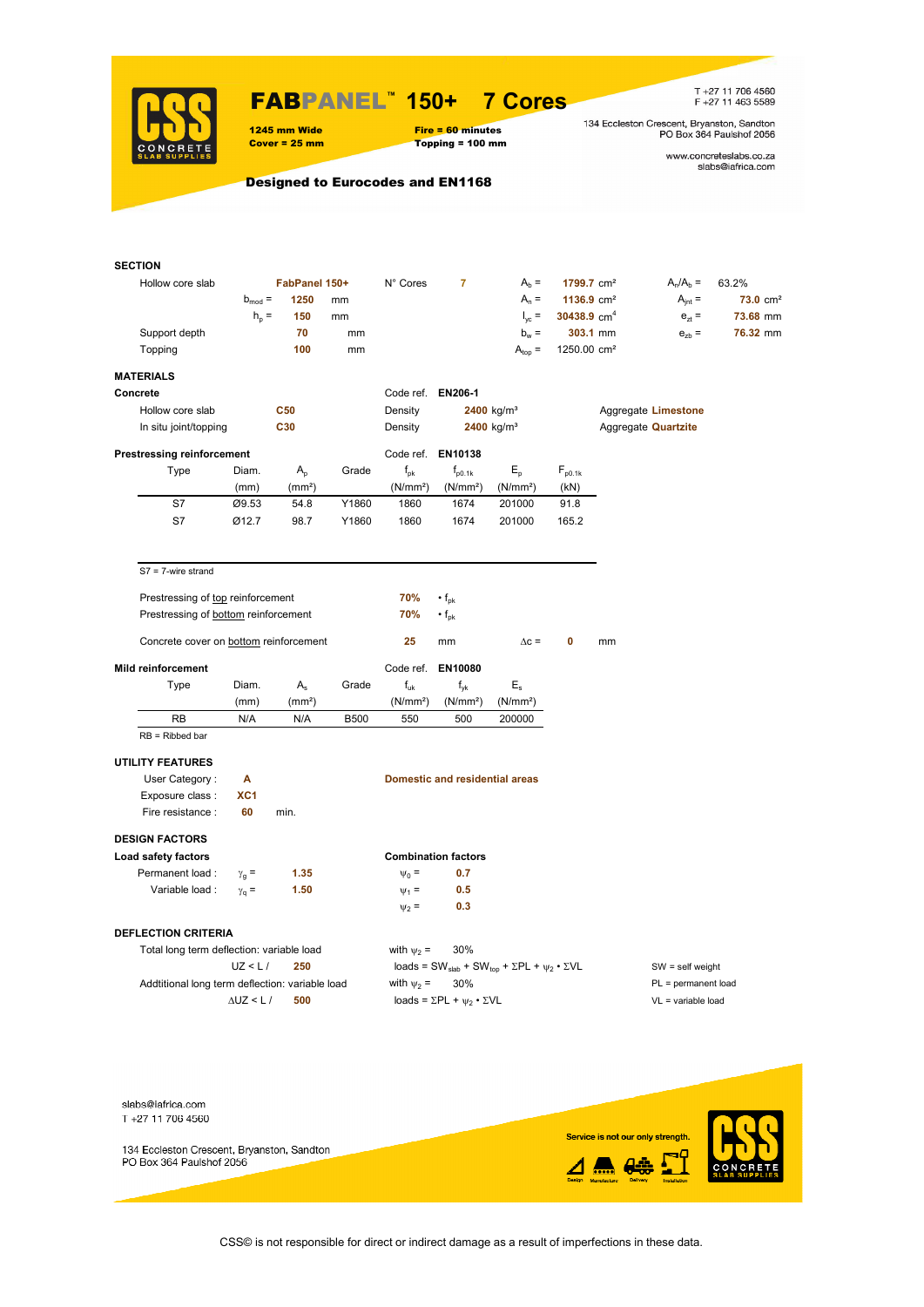

## FABPANEL**™ 150+ 7 Cores**

1245 mm Wide Fire = 60 minutes<br>
Cover = 25 mm Topping = 100 mm  $Topping = 100$  mm T+27 11 706 4560<br>F+27 11 463 5589

134 Eccleston Crescent, Bryanston, Sandton<br>PO Box 364 Paulshof 2056

www.concreteslabs.co.za<br>slabs@iafrica.com

Designed to Eurocodes and EN1168

#### **This Load Span Table is for guidance only and should not be considered as a complete calculation.**

| <b>Reinforcement type</b>                 |         | <b>STR 01</b> | <b>STR 02</b> |  |  |  |  |
|-------------------------------------------|---------|---------------|---------------|--|--|--|--|
| <b>Top reinforcement</b>                  |         |               | 2xØ9.53       |  |  |  |  |
| <b>Bottom reinforcement</b>               |         | 6xØ9.53       | 8xØ9.53       |  |  |  |  |
| <b>Reinforcement</b> (kg/m <sup>2</sup> ) |         | 2.07          | 3.46          |  |  |  |  |
| $M_{Rd}$                                  | (kNm/m) | 87.1          | 121.4         |  |  |  |  |
| $V_{nc,Rd}$                               | (kN/m)  | 61.2          | 66.1          |  |  |  |  |
| $V_{c, Rd}$                               | (kN/m)  | 60.3          | 78.5          |  |  |  |  |

| <b>Permanent</b><br>load | <b>Variable</b><br>load  |      |      | <b>CLEAR SPAN (IN METERS)</b> |                  |         |  |  |
|--------------------------|--------------------------|------|------|-------------------------------|------------------|---------|--|--|
| $g$ (kN/m <sup>2</sup> ) | $q$ (kN/m <sup>2</sup> ) |      |      |                               | $L_{\text{sup}}$ | $L_{n}$ |  |  |
| 1.50                     | 1.50                     | 9.48 | 9.73 |                               |                  |         |  |  |
| 1.50                     | 2.00                     | 9.26 | 9.67 |                               |                  |         |  |  |
| 1.50                     | 2.50                     | 8.86 | 9.61 |                               |                  |         |  |  |
| 1.50                     | 3.00                     | 8.51 | 9.49 |                               |                  |         |  |  |
| 1.50                     | 3.50                     | 8.20 | 9.29 |                               |                  |         |  |  |
| 1.50                     | 4.00                     | 7.91 | 9.13 |                               |                  |         |  |  |
| 1.50                     | 5.00                     | 7.43 | 8.77 |                               |                  |         |  |  |
| 1.50                     | 6.00                     | 7.02 | 8.29 |                               |                  |         |  |  |
| 1.50                     | 7.00                     | 6.68 | 7.88 |                               |                  |         |  |  |
| 1.50                     | 8.00                     | 6.38 | 7.53 |                               |                  |         |  |  |
| 1.50                     | 9.00                     | 6.14 | 7.22 |                               |                  |         |  |  |
| 1.50                     | 10.00                    | 5.88 | 6.95 |                               |                  |         |  |  |
| 1.50                     | 12.50                    | 5.40 | 6.27 |                               |                  |         |  |  |
| 1.50                     | 15.00                    | 5.02 | 5.49 |                               |                  |         |  |  |
| 1.50                     | 20.00                    | 4.18 | 4.43 |                               |                  |         |  |  |

#### **SECTION - self weight**

| Precast slab:           | 2.14 | kN/m <sup>2</sup> |                                |      |                   |                            |
|-------------------------|------|-------------------|--------------------------------|------|-------------------|----------------------------|
| Joint:                  | 0.14 | kN/m <sup>2</sup> | $\Rightarrow$ Sum =            | 2.28 | kN/m <sup>2</sup> | $(slab + joint)$           |
| Topping:                | 2.35 | kN/m <sup>2</sup> | $\Rightarrow$ Sum =            | 4.63 | kN/m <sup>2</sup> | $(slab + joint + topping)$ |
| <b>UTILITY FEATURES</b> |      |                   |                                |      |                   |                            |
| User Category:          | А    |                   | Domestic and residential areas |      |                   |                            |
| Exposure class:         | XC1  |                   | Fire resistance :              | 60   | min.              |                            |
|                         |      |                   |                                |      |                   |                            |

**DEFLECTION CRITERIA**

Long term part of variable load  $v_2 = 0.3$ 

- Long term TOTAL deflection under self weight of the slab + total permanent load + 30% of the variable load < L / 250 - Long term ADDITIONAL deflection under total permanent load + 30% of the variable load < L / 500